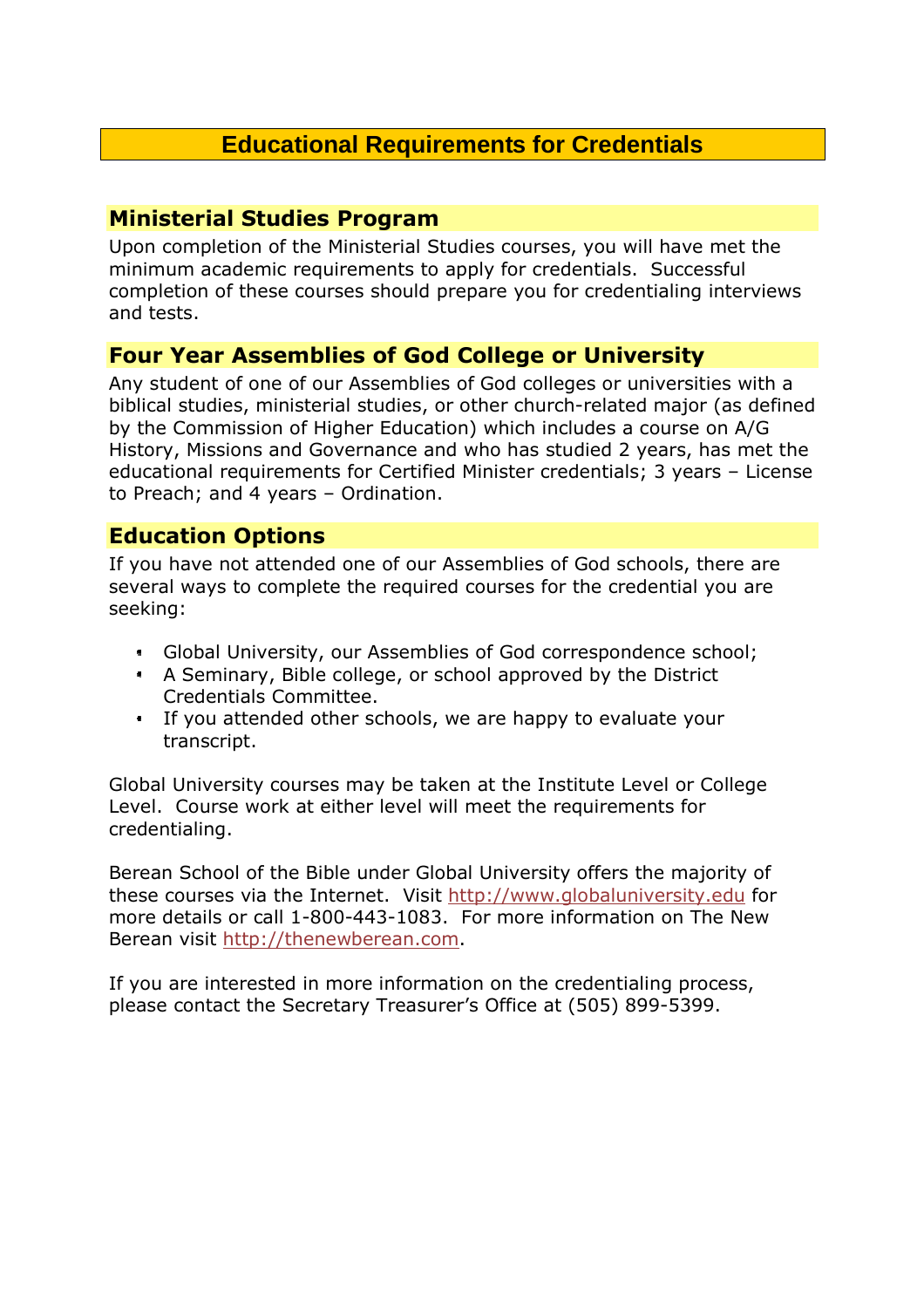**If you have completed classes or have ordered materials prior to 2006, please contact the District Secretary Treasurer's Office for further information.** 

## **NEW EDUCATIONAL REQUIREMENTS**

## **CERTIFIED MINISTER**

- BIB 112 Synoptic Gospels: The Life and Teachings of Christ
- THE 114 Introduction to Pentecostal Doctrine
- BIB 115 Acts: The Holy Spirit at Work in Believers<br>BIB 117 Prison Foistles: Ephesians. Colossians. Ph
- Prison Epistles: Ephesians, Colossians, Philippians, and Philemon
- BIB 121 Introduction to Hermeneutics: How to Interpret the Bible
- MIN 123 The Local Church in Evangelism
- THE 142 AG History, Missions, and Governance
- MIN 181 Relationships and Ethics in Ministry
- MIN 191 Beginning Ministerial Internship

## **LICENSED MINISTER**

- THE 211 Introduction to Theology
- BIB 212 New Testament Survey
- BIB 214 Old Testament Survey
- BIB 215 Romans
- MIN 221 Introduction to Homiletics
- THE 245 Eschatology
- MIN 251 Effective Leadership
- MIN 261 Introduction to AG Missions
- MIN 281 Conflict Management for Church Leaders
- MIN 291 Intermediate Ministerial Internship

## **ORDAINED MINISTER**

- 
- THE 311 Prayer and Worship<br>BIB 313 The Corinthian Corre The Corinthian Correspondence
- BIB 318 The Pentateuch: Genesis, Exodus, Leviticus, Numbers, and Deuteronomy
- BIB 322 The Poetic Books: Job, Psalms, Proverbs, Ecclesiastes, and Song of Solomon
- MIN 325 Preaching in the Contemporary World
- MIN 327 Church Administration, Finance, and Law
- MIN 381 Pastoral Ministry
- MIN 391 Advanced Ministerial Internship

### **SPECIALIZED LICENSED MINISTER**

- BIB 212 Synoptic Gospels: The Life and Teachings of Christ
- THE 114 Introduction to Pentecostal Doctrine
- BIB 115 Acts: The Holy Spirit at Work in Believers
- BIB 117 Prison Epistles
- BIB 121 Introduction to Hermeneutics: How to Interpret the Bible
- MIN 123 The Local Church in Evangelism
- THE 142 AG History, Missions, and Governance
- MIN 181 Relationships and Ethics in Ministry
- THE 211 Introduction to Theology: A Pentecostal Perspective
- BIB 212 New Testament Survey
- BIB 214 Old Testament Survey
- BIB 215 Romans
- THE 245 Eschatology: A Study of Things to Come
- MIN 251 Effective Leadership
- MIN 261 Introduction to AG Missions
- MIN 281 Conflict Management for Church Leaders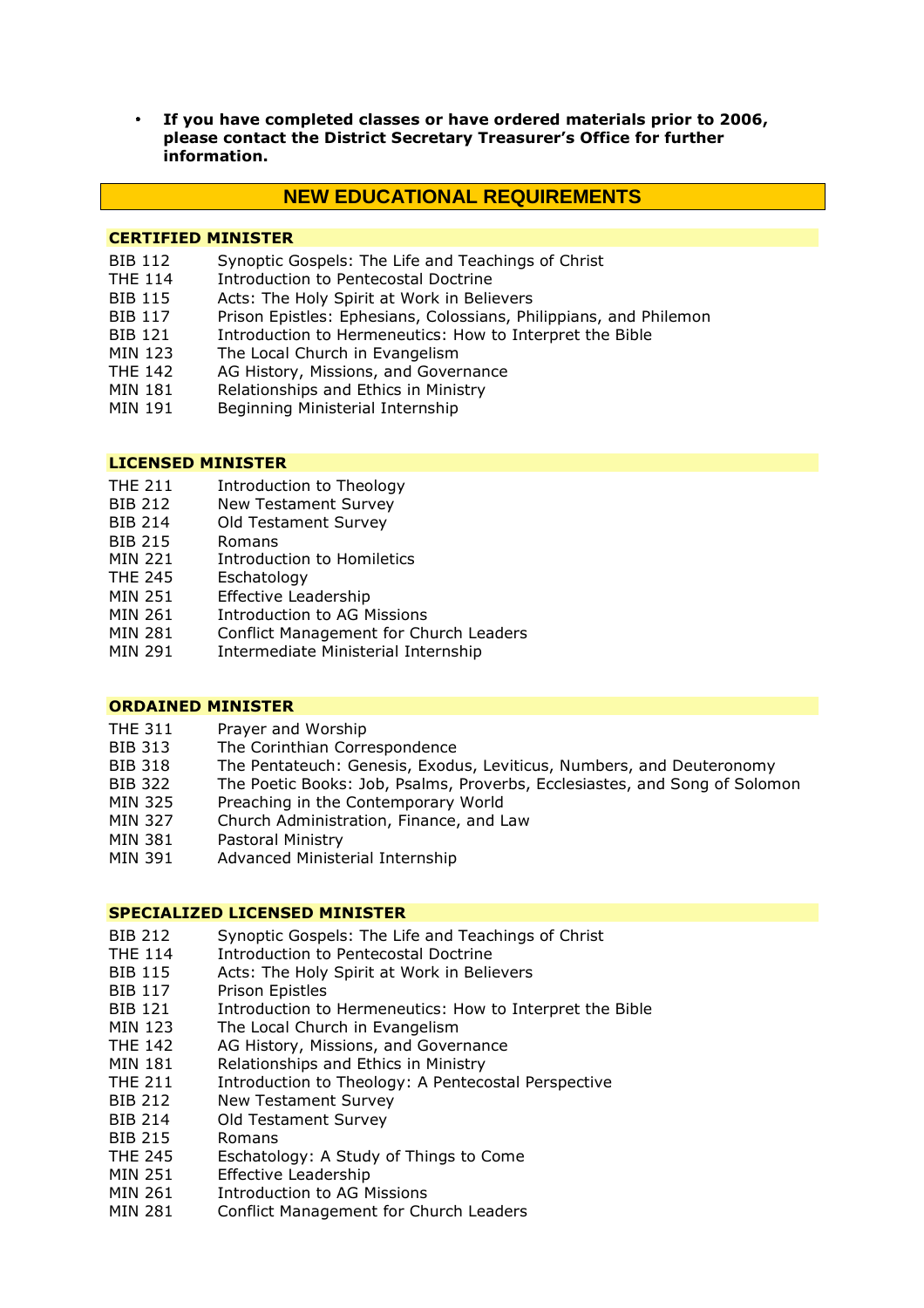#### **Christian Education Emphasis**

Principles for Christian Teaching Cross-Cultural Communications Biblical Counseling Leadership in Christian Education

#### **Youth Emphasis**

Foundations for Youth Ministry Cross-Cultural Communications Biblical Counseling Leadership in Christian Education

#### **Children's Emphasis**

Introduction to Children's Ministry Child Guidance Home and School Discipline Leadership in Christian Education

## **Music Emphasis**

Director of Church Instrumental Music The Ministry of Music Theology and Practice of Worship Leadership in Christian Education

#### **Senior Adult Emphasis**

Introduction to Senior Adult Ministries Ministry After 50 Hospital and Nursing Home Ministry Leadership in Christian Education

## **Children's Ministry**

Introduction to Children's Ministry Children's Evangelism and Discipleship Children's Sermon Preparation Advanced Children's Ministry Risk Reduction in Church Ministries Children and the Holy Spirit Children's Ministry Internship

#### **Youth Ministry**

Foundations for Youth Ministry Discipleship on the Campus—High School and College Communication with Today's Generation Understanding and Ministering to the Postmodern Culture Risk Reduction in Church Ministries Small Group Leadership Dynamics Youth Ministry Internship

**Church Education and Discipleship** 

Introduction to Church Ministries Introduction to Teaching in the Church Age-Level Discipleship Risk Reduction in Church Ministries Marketplace Ministry Equipping for Ministry Church Education and Discipleship Internship